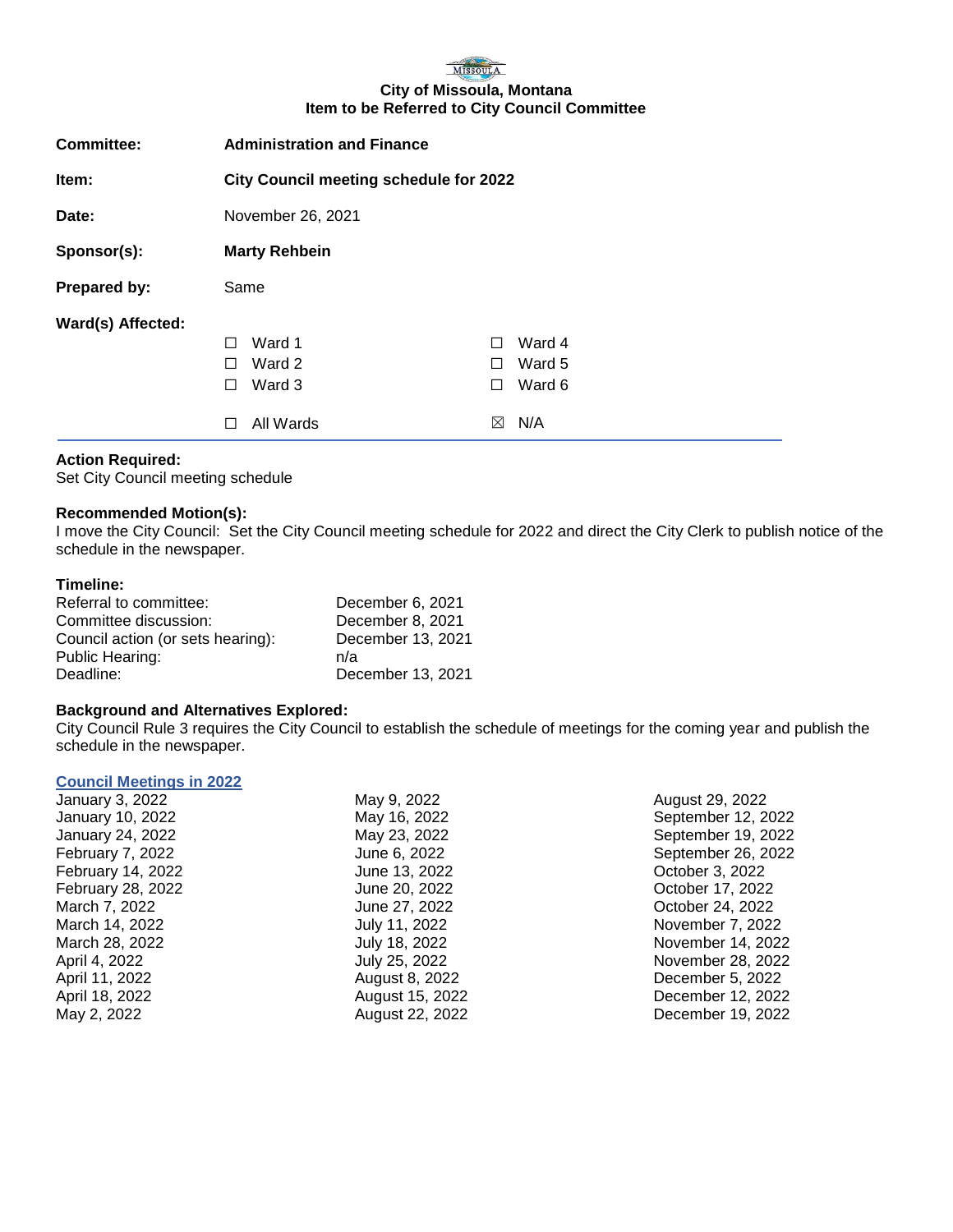#### **Dates when meetings are not scheduled:**

January 17, 2022 – Martin Luther King Day January 31/2022 – No Meeting February 21, 2022 – President's Day March 21, 2022 – No Meeting, MCPS spring break April 25, 2022 – No Meeting May 30, 2022 – Memorial Day July 4, 2022 - Independence Day

# **Financial Implications:**

Cost of legal ad in Missoulian

August 1, 2022 – No meeting September 5, 2022—Labor Day October 10, 2022—Indigenous People's Day October 31, 2022 – No Meeting November 21, 2022—No meeting December 26, 2022 – Christmas Day (observed)